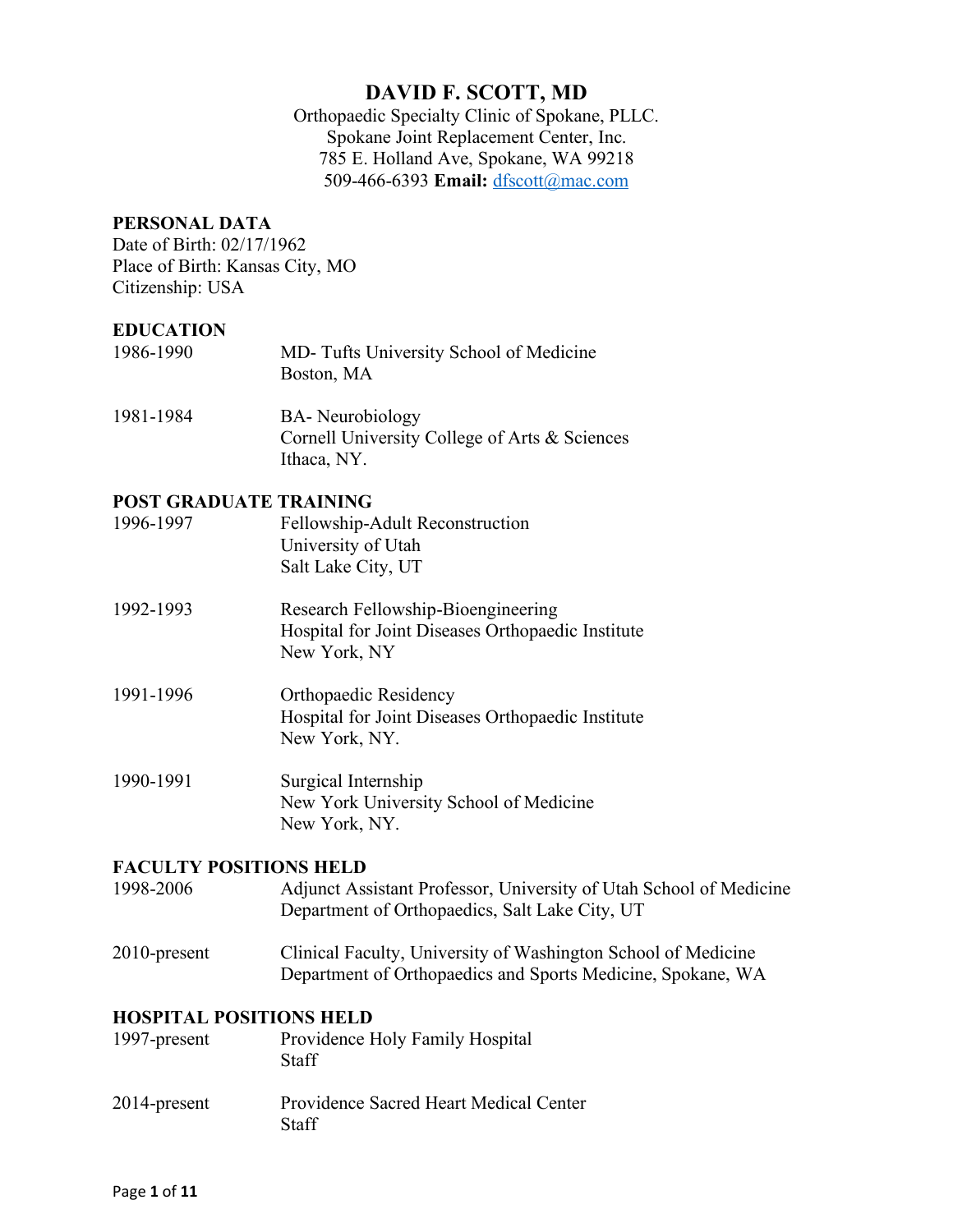| DAVID F. SCOTT, MD<br><b>Curriculum Vitae</b> |                                                                                              | 1-Feb-18 |
|-----------------------------------------------|----------------------------------------------------------------------------------------------|----------|
| $2016$ -present                               | <b>Pleasant View Surgery Center</b><br><b>Staff</b>                                          |          |
| <b>Work History</b><br>1997-1999              | Spokane Orthopedic and Fracture Clinic                                                       |          |
| 1999-Present                                  | Orthopaedic Specialty Clinic of Spokane, PLLC<br>Spokane, WA,<br>Founder and Managing Member |          |
| 1999-present                                  | Director-Spokane Joint Replacement Center, Inc.<br>Spokane, WA.                              |          |

## **HONORS**

Postgraduate Honors/Awards:

The Hospital for Joint Diseases Orthopaedic Institute Marian Frauenthal Sloane Award for Excellence in Clinical Research, 1996

Medical School Honors/Awards:

B.A. in Neurobiology with Distinction in all Subjects Alpha Lambda National Honor Society Dean's List 1981, 1983, 1984 Cumulative GPA 3.6 MCAT: cumulative score 95th percentile

College Honors/Awards:

National Boards Part I: 635 (94th percentile) American Cancer Society Betty Lea Stone Award

## **BOARD CERTIFICATION**

American Board of Orthopedic Surgery 1999, recertified 2012-2020

## **CURRENT LICENSURE**

WA 1997-present

ID 2016-present

## **PROFESSIONAL ORGANIZATIONS**

- Fellow of the American Association of Hip and Knee Surgeons
- Fellow of the American Academy of Orthopedic Surgeons

## **TEACHING RESPONSIBILITIES**

Clinical Instructor University of Washington School of Medicine, Department of Orthopedics and Sports Medicine

# **EDITORIAL RESPONSIBILITIES**

Page **2** of **11**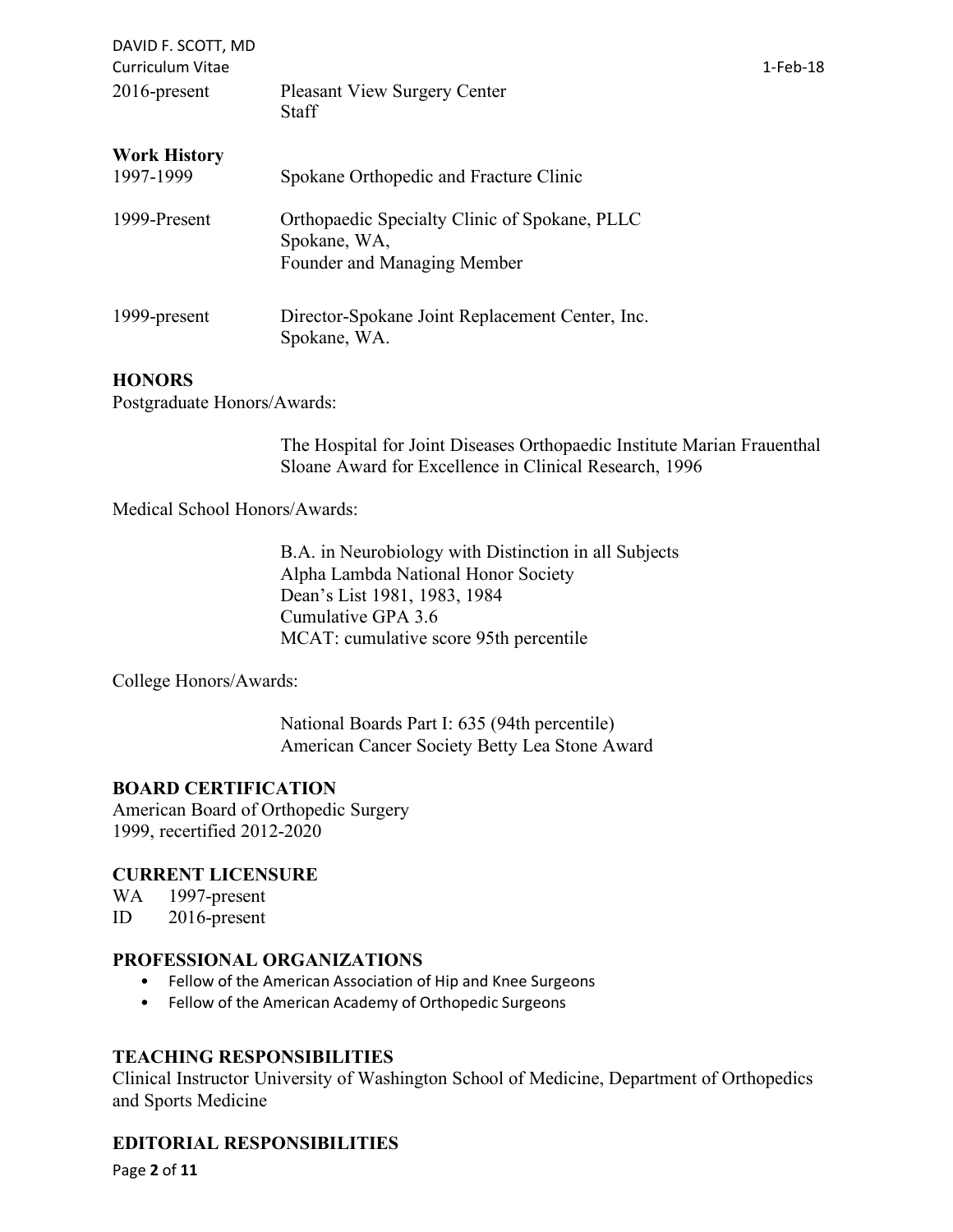Journal of Arthroplasty Editorial Board-Manuscript Reviewer

### **SPECIAL LOCAL RESPONSABILITIES**

- Chairman of the Orthopaedic Department at Providence Holy Family Hospital, Spokane, WA, 2009-2015
- Member of the Spokane County Medical Society
- Member of the Washington State Medical Association
- Member of the Washington State Orthopaedic Association

#### **INDUSTRY-SPONSORED MEDICAL RESEARCH**

| FDA Class/Phase |
|-----------------|
| Phase II        |
| Post-Market     |
| Phase III       |
| Phase III       |
| IDE             |
| <b>IDE</b>      |
| <b>IDE</b>      |
| Post-Market     |
| Post-Market     |
|                 |

### **INVESTIGATOR-INITIATED MEDICAL RESEARCH**

| Company           | FDA Class/Phase |
|-------------------|-----------------|
| Osteonics         | Post-Market     |
| Stryker           | Post-Market     |
| Stryker-Corin     | Post-Market     |
| Kinamed           | Post-Market     |
| Intermedics       | Post-Market     |
| Sulzer            | Post-Market     |
| Zimmer            | Post-Market     |
| <b>PLUS Ortho</b> | Post-Market     |
| Omni LifeScience  | Post-Market     |
| Medacta           | Post-Market     |
| <b>Novartis</b>   | IND             |
| Proctor & Gamble  | IND             |
|                   |                 |

#### **RESEARCH EXPERIENCE / BASIC SCIENCE**

#### **1992-1993**

Hospital for Joint Diseases Orthopaedic Institute New York, NY. Department of Bioengineering One year research fellowship performed after second year of residency. Concentrated on issues related to total joint reconstruction, including: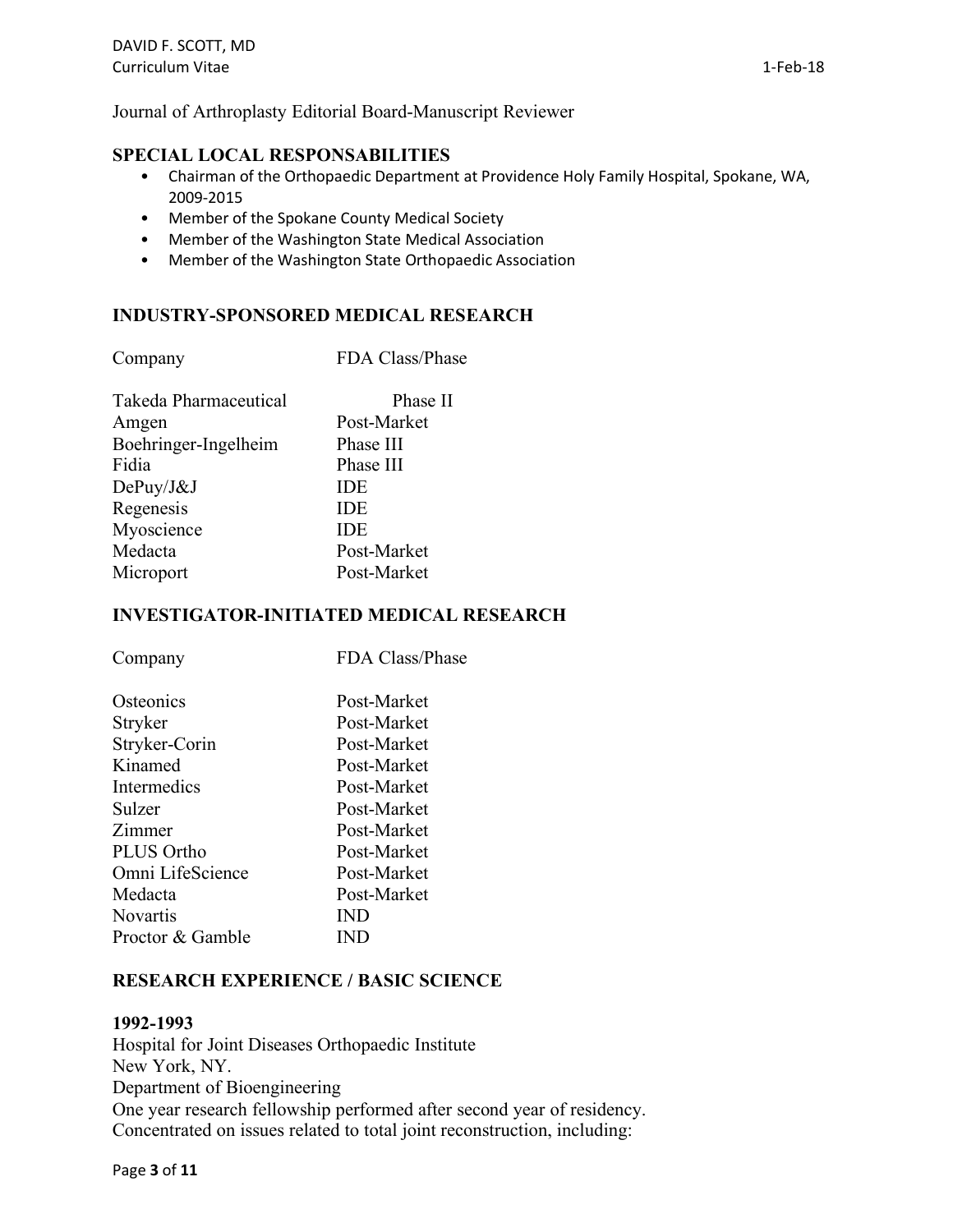Curriculum Vitae 1-Feb-18

- Corrosion
- Wear debris
- Ingrowth with plasma-sprayed hydroxyapatite and titanium coatings
- bone remodeling with un-cemented femoral stems in THA

# **1987-1989**

Tufts University School of Medicine/New England Medical Center Boston, MA

Department of Hematology/Oncology

- investigated ras oncogenes
- Bacterial plasmid transformation
- Recombinant DNA
	- Department of Cardiology

Participated in two separate research projects:

Investigation of the anticoagulant effects of a leach protein derivative (Hirudin) in a rabbit model:

- Radio-labeling of platelets
- clotting assays
- Small animal surgery

Development of an assay to detect activated platelets in coronary artery disease and angioplasty:

- Tissue culture
- Antibody affinity purification
- ELISA & flow cytometric assay development techniques

# **1985**

Immucell Corp.

Portland, ME

- Research & development of B-lactam and Lipid A ELISA assays:
- Devised & performed monoclonal antibody production and purification protocols
- Tissue culture/cell fusion
- ELISA assay development strategy
- Designed and synthesized novel hapten/carrier molecules

# **PUBLICATIONS**

**Antero-Posterior Knee Stability with Cruciate-Substituting and Posterior-Stabilized Total Knee Arthroplasty. A Prospective, Randomized Quantitative Radiographic Laxity Study.** David F. Scott, Amy Hellie. The Bone and Joint Journal, EPub, 2018.

**Prospective Randomized Comparison of Posterior-Stabilized Versus Condylar-Stabilized Total Knee Arthroplasty: Final Report of a Five-Year Study.** David F. Scott, MD. The Journal of Arthroplasty, 2017 Dec 7. In Press [Epub ahead of print]

**Cryoneurolysis to Treat the Pain and Symptoms of Knee Osteoarthritis: A Multicenter, Randomized, Double-Blind, Sham-Controlled Trial**. Osteoarthritis and Cartilage, Vol 25, No. 8, 2017: 1247-1256.

**Posterior Stabilized Versus Cruciate-Substituting Total Knee Arthroplasty: Midterm Results**. David F. Scott, MD. The Journal of Arthroplasty, Vol 29, No 9 Supp., 2014: 179-181.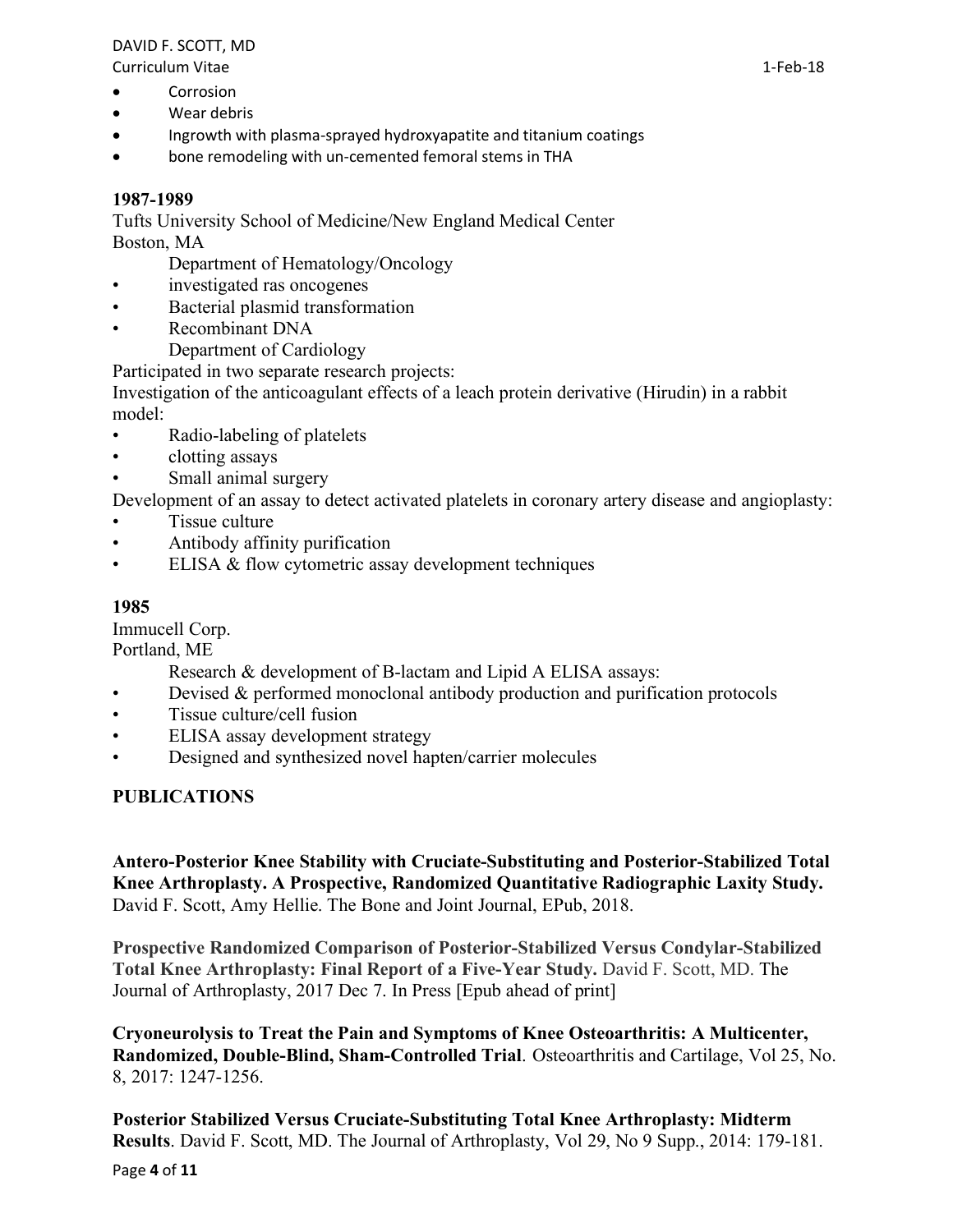DAVID F. SCOTT, MD Curriculum Vitae 1-Feb-18

**Femoral Bone Mineral Density Loss After Short Stem Neck-Sparing, Resurfacing, and Conventional Hip Arthroplasty.** David F. Scott, MD. J Bone Joint, vol. 95-B no. SUPP 34, 2013: 525.

**Posterior Stabilized Versus Cruciate-Substituting Total Knee Arthroplasty: Midterm Results**. David F. Scott, MD. J Bone Joint vol. 95-B no. SUPP 34, 2013: 526.

**Effect of Zoledronic Acid on Reducing Femoral Bone Mineral Density Loss following Total Hip Arthroplasty**. Preliminary Results of a Prospective Randomized Trial. David F. Scott, Jennifer N. Woltz, Rachel R. Smith. The Journal of Arthroplasty, Vol 28, No. 4, 2013: 671-675.

**Cementless Total Knee Arthroplasty Handbook, Surgical Techniques in Total Knee and Revision Arthroplasty**. Aaron A. Hofmann, David F. Scott. Editors, Giles R. Scuderi, Alfred J. Tria, Jr. Springer, 2006 Chapter 1.

**Cementless Total Knee Arthroplasty, Fixation: Cementless. Aaron A. Hofmann, David F. Scott. Surgical Techniques in Total Knee Arthroplasty**. Giles R. Scuderi and Alfred J. Tria, Editors, Springer-Verlag, 2002 Chapter 35. New York, due 1/99, ISBN 0-387-98389-9.

**Long-Term Follow-Up of High Tibial Osteotomy with a Calibrated Osteotomy Guide, Rigid Internal Fixation and Early Motion**. Annette Billings, David F. Scott, Marcelo P. Camargo, Aaron A. Hofmann. Journal of Bone and Joint Surgery, 2000 Jan: 82(1): 70-9.

**The Effect of Surface Roughness on the Stress Adaptation of Trabecular Architecture Around a Cylindrical Implant.** Luo, G.M., Sadegh, A.M., Alexander, H., Jaffe, W., Scott, D., Cowin, S.C. Journal of Biomechanics, 32, 1999: 275-284.

**Postmortem Retrieval Analysis of Metal-Backed Patellae in Total Knee Replacements**. Roy D. Bloebaum, Kent N. Bachus, Jennifer W. Jensen, David F. Scott, Aaron A. Hofmann. Journal of Bone and Joint Surgery, Vol. 80-A, 1998: 518-528.

**Total Hip Arthroplasty with Hydroxyapatite – Coated Prosthesis**. **Current Concepts Review**. William L. Jaffe, David F. Scott. Journal of Bone and Joint Surgery, Vol. 78-A, 1996: 1918-1935.

**Host Bone Response to Porous – Coated Cobalt-Chrome and Hydroxyapatite-Coated Titanium Femoral Components in Hip Arthroplasty. Dual Energy X-Ray Absorptiometry Analysis of Paired Bilateral Cases of Five to Seven Years**. David F. Scott, William L. Jaffe. Journal of Arthroplasty, Vol. 11, No. 4, 1996: 429-437.

**A Comparison of Blood Loss and Transfusion Requirements in Total Knee Arthroplasty with and without Arterial Tourniquet.** Kenneth L. Jarolem, David F. Scott, William L. Jaffe, Kenneth Shuben Stein, Fredrick F. Jaffe and Ted Atik. American Journal of Orthopedics, Vol. 24, No. 12, 1995: 906-909.

**Fracture Blister Formation: A Laboratory Study.** Carl P. Giordano, David F. Scott, Kenneth J. Koval, Frederick Kummer, Ted Atik, Panna Desai. Journal of Trauma, Vol. 38, No. 6, 1995: 907-909.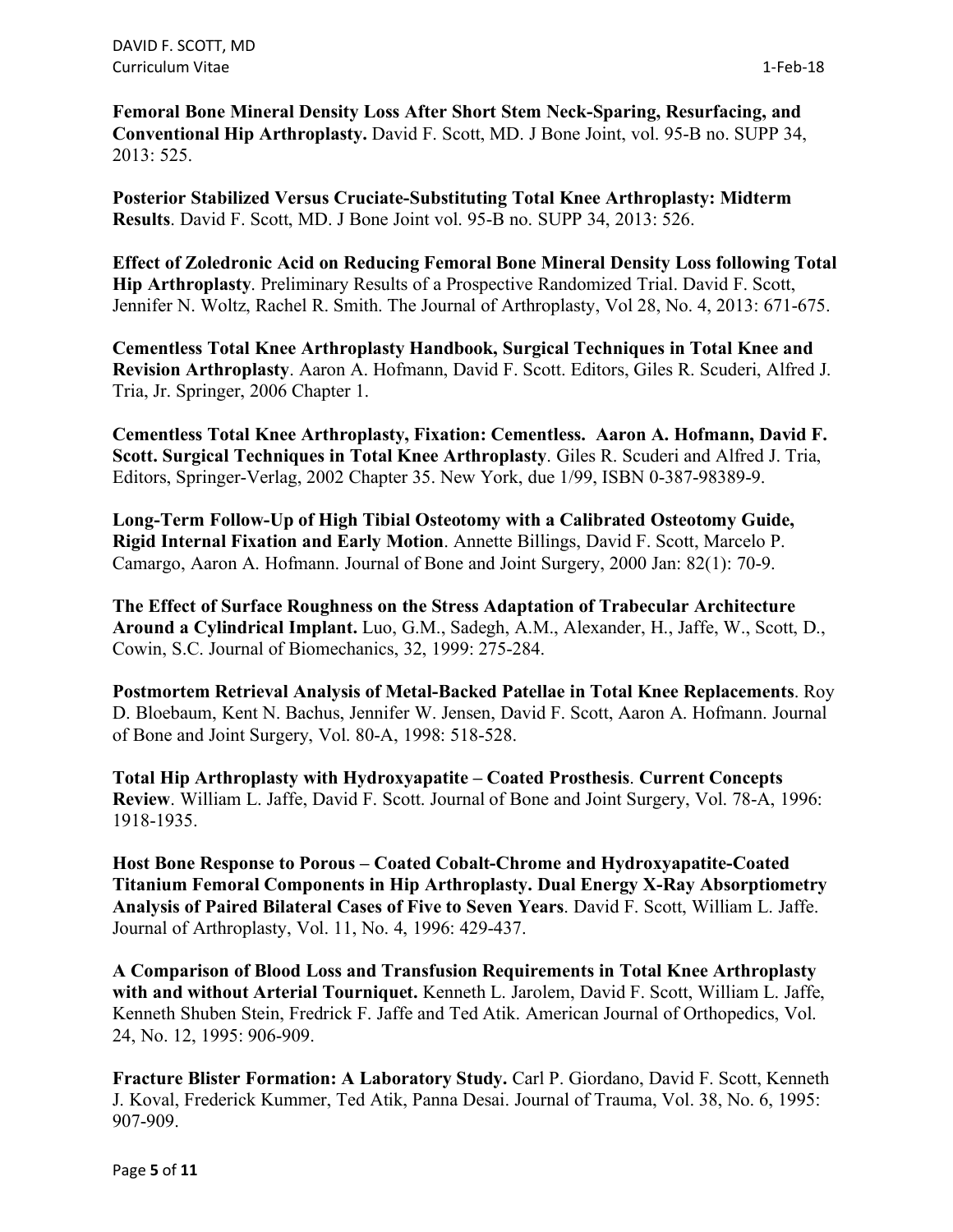DAVID F. SCOTT, MD Curriculum Vitae 1-Feb-18

**Effects of Texturing Techniques on Surface Composition of Metal Orthopaedic Implants**. John L. Ricci, Fred J. Kummer, David F. Scott, David I. Pedowitz, Robert S. Casar, Harold Alexander. Surface Modification Technologies VII, Proceedings of the Seventh International Conference, Sanjo, Niigata, Japan, edited by T.S. Sudarshan, K. Ishizaki, M. Takata and K. Kamata, The Institute of Materials, 1994.

**Rationale and Clinical Application of Hydroxyapatite Coatings in Pressfit Total Hip Arthroplasty**. William L. Jaffe, David F. Scott. Seminars in Arthroplasty, Vol. 4, No. 3 (July) 1993: 159-166.

# **PRESENTATIONS**

**Mid-flexion Stability of Total Knee Arthroplasty: A Stress-x-ray Comparison of Posteriorstabilized vs. Medial-pivot vs. Condylar-stabilizing Designs.** Poster presentation at the American Academy of Orthopedic Surgeons Annual Meeting, San Diego, CA, March 14-17, 2017**.**

**Five-Year Prospective Randomized Study of Knee Arthroplasty: Cruciate-Substituting vs. Posterior-Stabilized.**

- Podium presentation at the American Academy of Orthopedic Surgeons Annual Meeting, San Diego, CA, March 14-17, 2017**.**
- Poster presentation at the American Association of Hip and Knee Surgeons 23rd Annual Meeting, Dallas, TX, November 10-13, 2016.

**Posterior Stabilized Versus Cruciate-Substituting Total Knee Arthroplasty: Midterm Results**. David F. Scott, MD. Podium presentation at the American Association of Hip and Knee Surgeons 23rd Annual Meeting, Dallas, TX, November 8-10, 2013.

**Femoral Bone Mineral Density Loss After Short Stem Neck-Sparing, Resurfacing, and Conventional Hip Arthroplasty.** David F. Scott, MD, Joe Ryan, BA, Lindsey Drake, BA.

- Presented at the International Society for Technology in Arthroplasty, 26th Annual Congress, Palm Beach, FL, October 16-19, 2013.
- Bone Joint J Dec 2013, 95-B (SUPP 34) 525

# **Posterior Stabilized Versus Cruciate-Substituting Total Knee Arthroplasty: Midterm Results**. David F. Scott, MD.

- Presented at the International Society for Technology in Arthroplasty, 26th Annual Congress, Palm Beach, FL, October 16-19, 2013.
- Bone Joint J Dec 2013, 95-B (SUPP 34) 526

## **The Effect of Zoledronic Acid on Femoral Bone Loss Following Total Hip Arthroplasty**. David F. Scott.

- Presented at the American Academy of Orthopaedic Surgeons annual meeting, San Diego, California, February, 15-19, 2011.
- Presented at the American Society for Bone and Mineral Research, Toronto, ON, Canada, October, 15-19, 2010.
- Presented at the American Association of Hip and Knee Surgeons 20th annual meeting, Dallas Texas November, 5-7, 2010.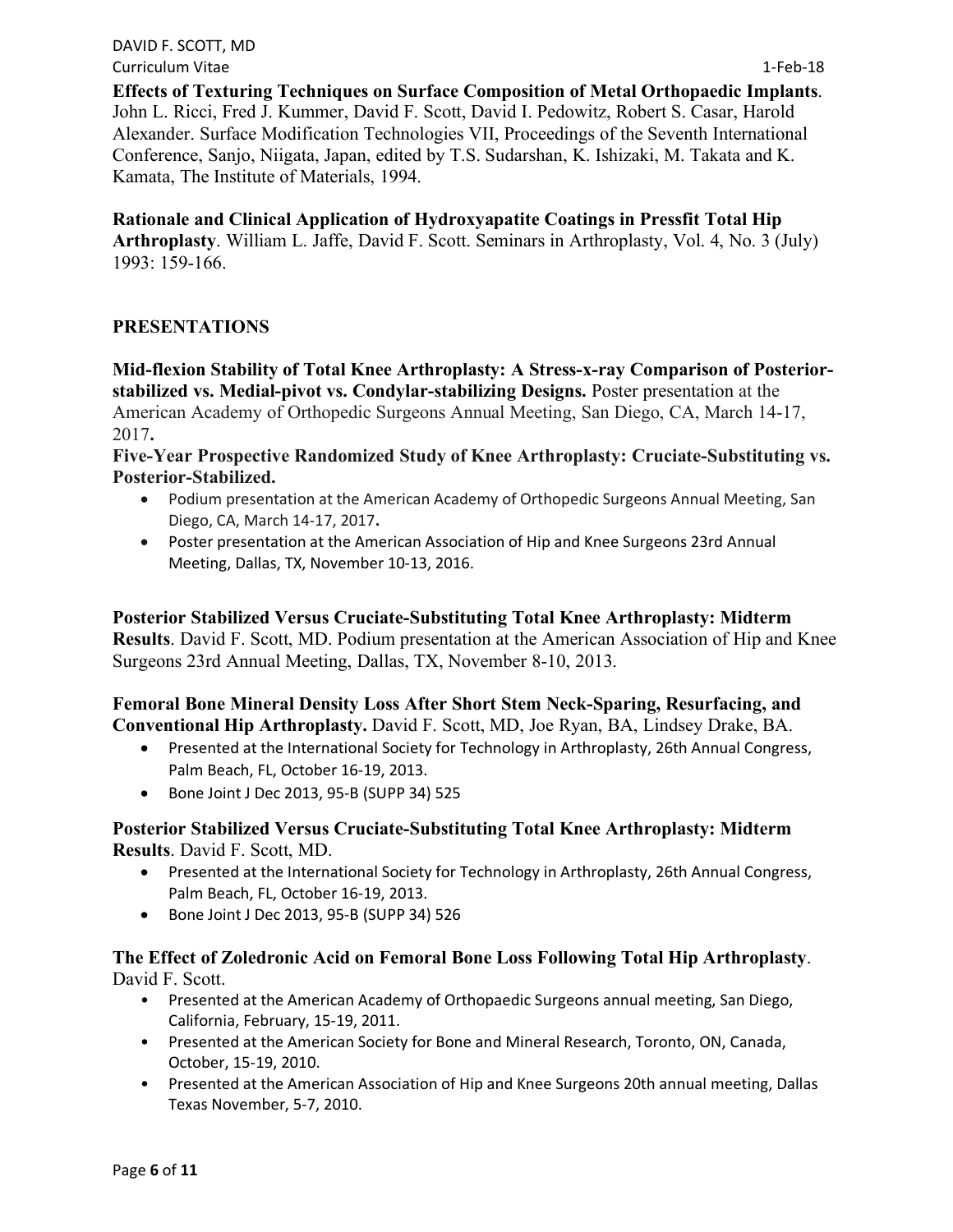**Introduction to Anatomical Approaches in Knee Arthroplasties**. David F. Scott. Presented at the State of the Art in Knee Surgery, Catania, Sicily, Italy, June, 18, 2010.

**Global Triathlon Champions Meeting**. David F. Scott. Faculty, New Orleans, LA, May, 8, 2009.

**Hip Resurfacing Advanced Product Training**. David F. Scott. Surgical Skills Cadaver Laboratory, Faculty, Stryker Orthopaedics.

- Denver BioSkills Laboratory, Denver, CO, July, 18, 2008.
- Science Care Bioskills, Phoenix, AZ, April 30, 2009, November 13, 2008, November, 15, 2007.
- Northwest Bioskills Education and Surgical Training, Seattle, WA, November, 2, 2007.

**The Use of Unique Proximally Modular Femoral Implant in Primary Total Hip Arthroplasty**. Surgical Technique and Early Clinical Results. David F. Scott. Australian Orthopaedic Association 68th Annual Scientific Meeting, Hobart Tasmania, Australia, October, 12-16, 2008.

**Revision TKA of Femoral Components Oversized in the Coronal Plane.** David F. Scott. Hofmann Fellows Reunion Annual Course, Park City, UT, July, 28, 2007.

**Advances in Hip & Knee Replacement**. David F. Scott. Presented to the Spokane County Medical Society, Spokane, WA, April, 19, 2006

**Advanced Knee Biomechanics & Resection Philosophy**. Primary & Revision Knee, Preoperative Planning, Soft-Tissue Balancing. David F. Scott. Advanced Sales Training, PLUS Orthopaedics, San Diego, CA, June 8, 2006.

**MIS SL-PLUS Hip, MIS VKS Knee & PROMOS Modular Shoulder System**. James Ballard, David F. Scott, Michael Feign, Francis X. Mendoza. Presented in a Surgeon Training Course, Colorado Springs, CO, July, 21, 2006.

Is there Stress Shielding after THA? DEXA Study. David F. Scott. Presented at "The 2003 Hip, Knee & Shoulder Symposium" in Park City, Utah, March, 5-8, 2003.

**Multicenter Prospective Eight-Year follow-up of Cementless Fixative in Total Knee Replacement**. David F. Scott.

- Presented at the Pan-Pacific Surgical Association 25th Biennial Meeting in Honolulu, HI, January 29-February, 3, 2000.
- Presented at the Annual Meeting of the American Academy of Orthopaedic Surgeons, New Orleans, LA, March, 19-23, 1998.

**Prospective Multicenter Experience with Cementless Fixation: "The Natural-Knee".** David F. Scott. Presented at the Sulzer Medica World Tribology Forum in Montreux, Switzerland, October 4-6, 2000.

**Multicenter Prospective Seven to Nine Year Experience with Cementless Fixation in Total Knee Arthroplasty.** David F. Scott, Marcelo P. Camargo, Aaron A. Hofmann.

- Presented at the SICOT Meeting, Sydney, Australia, April, 18-23, 1999.
- Presented at the 24th Biennial Congress Pan-Pacific Surgical Association, Honolulu, Hawaii, and January, 26-30, 1998.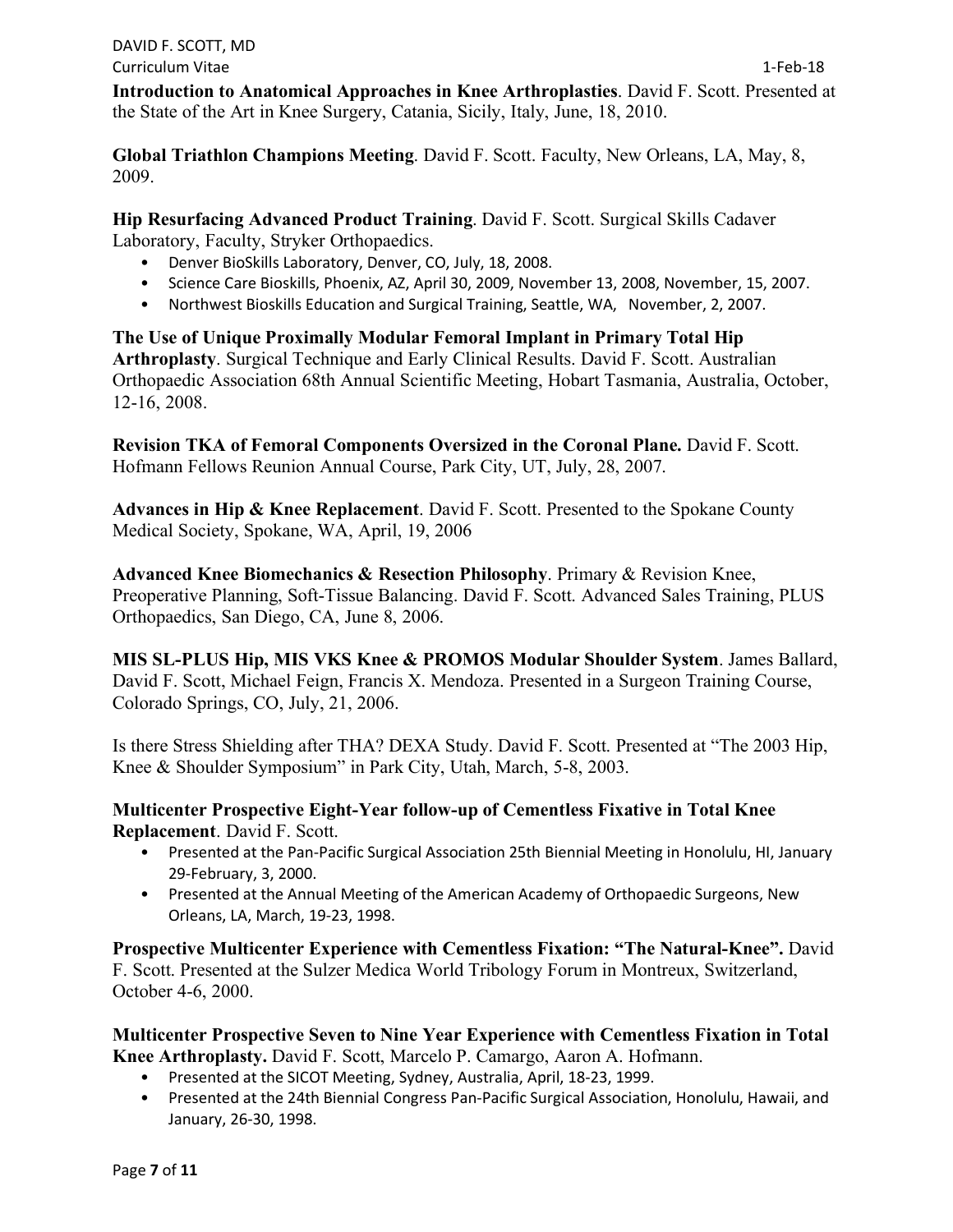Curriculum Vitae 1-Feb-18

- Presented at the Combined Meeting of Orthopaedic Associations of the English Speaking World, Auckland, New Zealand, February, 2-6, 1998.
- Presented at the annual meeting of the Academy of Orthopaedic Surgeons, New Orleans, Louisiana, March, 19-23, 1998.
- Presented as an oral presentation at the American Association of Hip and Knee Surgeons, Dallas, Texas, November, 6-8, 1998.
- Presented at the EFFORT Meeting, Brussels, Belgium, June, 3-8, 1998.
- Presented at the closed Interim Meeting of the Knee Society, New York, NY, September, 4, 1997.

**Prospective Evaluation of Bone Mineral Density Changes in the Femur after Un-cemented Total Hip Arthroplasty: Five-Year Follow-up**. David F. Scott, Steven C. Choung, Jeffrey Kaufman, Frank Chen, William L. Jaffe, Fredrick Jaffe.

- Presentation at the SICOT Meeting, Sydney, Australia, April 18-23, 1999.
- Presentation at the EFFORT Meeting, Brussels, Belgium, June 3-8, 1999.
- Presented at the annual meeting of the Academy of Orthopaedic Surgeons, New Orleans, Louisiana, March, 19-23, 1998.
- Presentation at the American Association of Hip and Knee Surgeons, Dallas, Texas, November, 6- 8, 1998.

**Progression of Human Bone Ingrowth into Porous-Coated Implants**. Roy D. Bloeblaum, Kent N. Bachus, Aaron A. Hofmann. Oral presentation of David F. Scott at the Combined Meeting of Orthopaedic Associations of the English Speaking World, Auckland, New Zealand, February 2-6, 1998.

**Retrospective Dual Energy X-Ray Absorptiometry Analysis of Periprosthetic, Femoral Remodeling: Technical Considerations and Selection of Experimental Controls.** David F. Scott, Steven C. Choung, Jeffrey Kaufman, Ashay A. Kale, Amaryllis J. Scott, William L. Jaffe. Presented at the annual meeting of the Academy of Orthopaedic Surgeons, New Orleans, Louisiana, March, 19-23, 1998.

**Long-term Follow-up of High Tibial Osteotomy with a Calibrated Osteotomy Guide, Rigid Internal Fixation and Early Motion.** Annette Billings, Aaron A. Hofmann, David F. Scott, Jeffrey Harrison, Cornell C. Van Gorp, Marcelo P. Camargo. Presented at the annual meeting of the Academy of Orthopaedic Surgeons, New Orleans, Louisiana, March, 19-23, 1998.

**Collared Versus Collarless Porous-Coated Titanium Femoral Components in Primary Cementless Total Hip Arthroplasty**. Marcelo P. Camargo, Cornell C. Van Gorp, Aaron A. Hofmann, David F. Scott, Russell L. Nelson. Presented at the annual meeting of the Academy of Orthopaedic Surgeons, New Orleans, Louisiana, March, 19-23, 1998.

# **First 100 Natural Hips: Six-Year Follow-up**. David F. Scott, Aaron A. Hofmann.

- Presented at the 24th Biennial Congress Pan-Pacific Surgical Association, Honolulu, Hawaii, January, 26-30, 1998.
- Presented at the Total Joint Replacement Interactive Live Broadcast and Symposium, Park City, UT, July, 18-19, 1997.

# **Seven to Eleven-Year Experience with Cementless Fixation Using the Natural Knee**. David

F. Scott, Aaron A. Hofmann, Thomas Tkach, Marcelo P. Camargo, Christopher Evanich.

- Presented at the Combined Meeting of Orthopaedic Associations of the English Speaking World, Auckland, New Zealand, February, 2-6, 1998.
- Presented at the Biennial EFFORT Meeting, Barcelona, Spain, April, 23-27, 1997.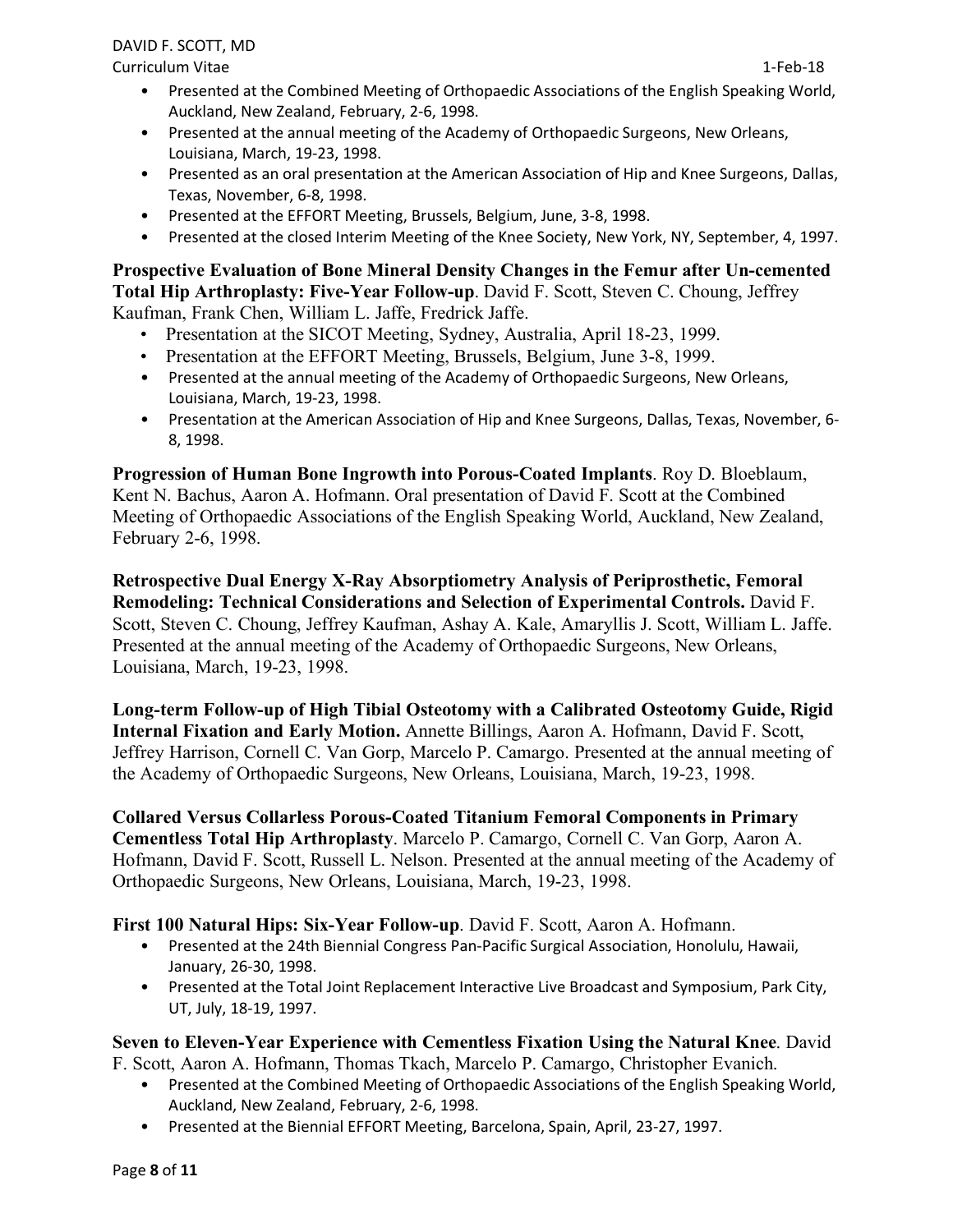Curriculum Vitae 1-Feb-18

- Presented at the Total Joint Replacement Interactive Live Broadcast and Symposium, Park City, UT, July 18-19, 1997.
- Presented at the annual meeting of the American Academy of Orthopaedic Surgeons, San Francisco, February, 13-17, 1997.

**Modular Versus Non-modular Porous-Coated Titanium Acetabular Components in Primary Cementless Total Hip Arthroplasty**. Cornell C. Van Gorp, Aaron A. Hofmann, David F. Scott, Marcelo P. Camargo, Russell L. Nelson. Presented at the annual meeting of the Academy of Orthopaedic Surgeons, New Orleans, Louisiana, March, 19-23, 1998.

**Uni-Compartmental Knee Replacement**. David F. Scott. Presented at the 1997 Hip, Knee and Shoulder Symposium, Park City, UT, January 9-11, 1997. Aaron A. Hofmann, Course Director, Professor, Orthopaedic Surgery, University of Utah.

**Postmortem Analysis of Consecutively Retrieved Metal-Backed Patellae**. David F. Scott, Roy D. Bloeblaum, Kent N. Bachus, Jennifer W. Jensen, Aaron A. Hofmann. Presented at the annual meeting of the Academy of Orthopaedic Surgeons, San Francisco, CA, February, 13-17, 1997.

**Treatment of Infected Hip Arthroplasty Using an Articulating Antibiotic Spacer**. Christopher Evanich, Marcelo P. Camargo, David F. Scott, Aaron A. Hofmann. Presented at the annual meeting of the Academy of Orthopaedic Surgeons, San Francisco, CA, February, 13-17, 1997.

**Complications and Management of Total Joint Arthroplasties**. David F. Scott, MD. Presented as part of the Clinical Orthopaedic Lectures, University of Utah, Salt Lake City, UT, April, 2, 1997

**DEXA Analysis of Femoral Remodeling after Uncemented THA**. David F. Scott. Presented at the Orthopaedic Grand Rounds, University of Utah, Salt Lake City, UT, April, 2, 1997

**The Contamination of Textured Metal Implant Surfaces with Embedded Blasting Particles: A Cause of Prosthetic Wear and Loosening**. David F. Scott, John L. Ricci, Jeffrey Traub, David I. Pedowitz, David Periera, William L. Jaffe. Presented at the Annual Meeting of the American Academy of Orthopaedic Surgeons Atlanta, GA, February 22-26, 1996.

**Total Hip Arthroplasty with Hydroxyapatite-Coated Prostheses**. Current Concepts Review. David F. Scott, William L. Jaffe. Presented at the Annual Chief Resident Seminar, Hospital for Joint Diseases, May, 1996.

**Prospective Dual Energy X-Ray Absorptiometry Analysis of Femoral Remodeling after Un-cemented Total Hip Replacement**. David F. Scott, Ashay Kale, Fredrick Jaffe, William L. Jaffe. Presented at the 1996 Scientific Program of the Alumni Association of the Hospital for Joint Diseases Orthopaedic Institute, New York, NY, June 18, 1996. Recipient of the Marion Frauenthal Sloane Award for Excellence in Clinical Research, Hospital for Joint Diseases Orthopaedic Institute.

**Dual Energy X-ray Absorptiometry Analysis of Five-Year Femoral Remodeling of Uncemented Hip Prostheses.** David F. Scott, Ken Shubin Stein, William L. Jaffe, Fredrick Jaffe.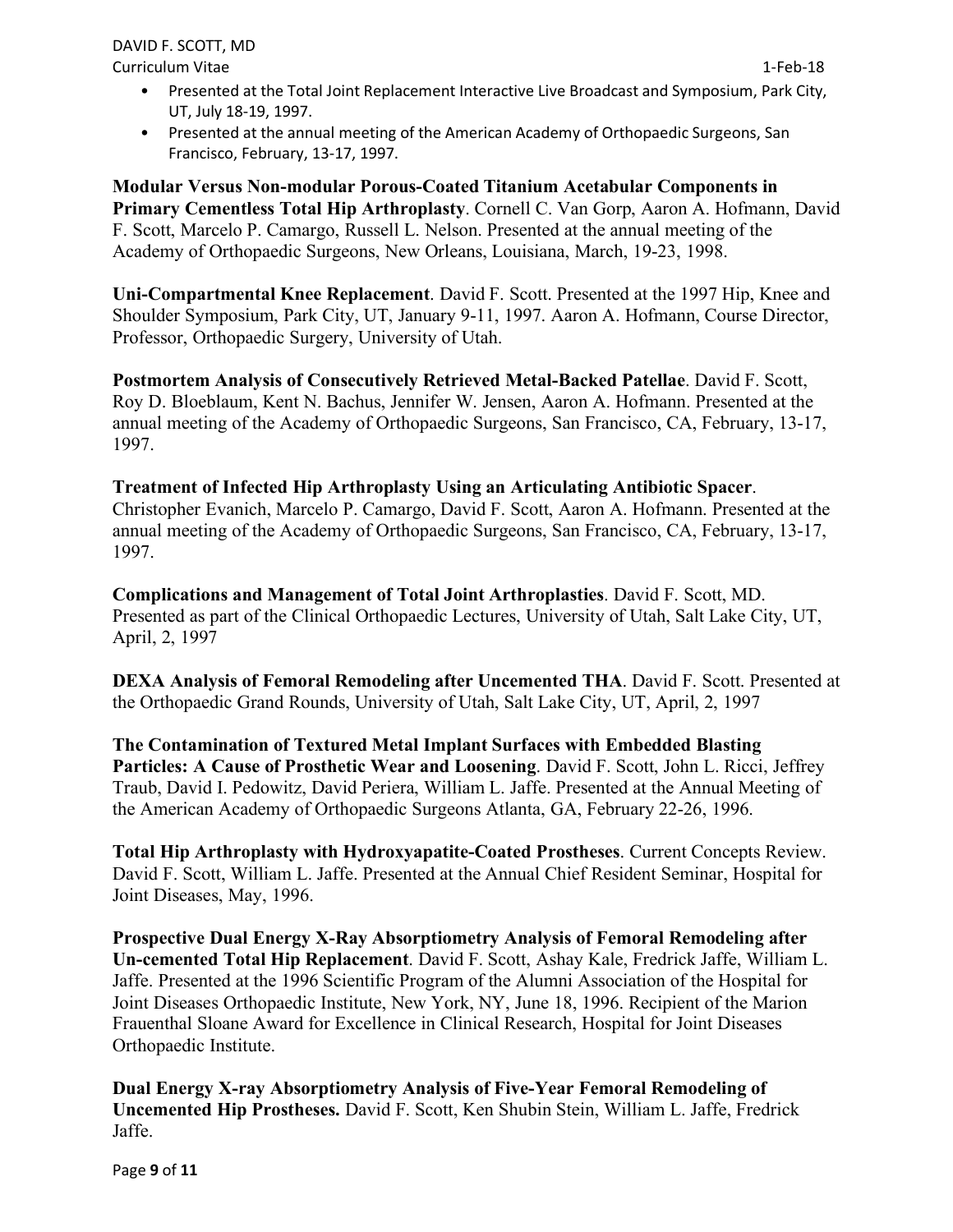Curriculum Vitae 1-Feb-18

- Presented at the American Academy of Orthopaedic Surgeons 62nd Annual Meeting, Orlando, FL, February 16-21, 1995.
- Presented at the Scientific Program of the Alumni Association of the Hospital for Joint Diseases Orthopaedic Institute, New York, NY, May 19, 1995.

## **Bone Mineral Density Measurements Surrounding Implants of Different Materials and**

**Coatings**. David F. Scott, Ashay Kale, M. Gitter, Steven Choung, William L. Jaffe. Presented at the Second Combined Meeting of the Orthopaedic Research Society, San Diego, CA, November, 5-8, 1995. Finalist for the New Investigator's Recognition Award.

#### **Difficulties in Revision of Porous Ingrowth Cups with Polyethylene Failure and Acetabular Osteolysis**. David Yasgur, Steven Stuchin, Joseph Marsicano, Fredrick Jaffe, David F. Scott.

- Presented at the American Academy of Orthopaedic Surgeons 62nd Annual Meeting, Orlando, FL, February 16-21, 1995.
- Presented by Dr. Yasgur at the Annual Alumni Meeting of the Hospital for Joint Diseases, New York, NY, October, 15, 1994

## **Comprehensive Testing of Experimental Coatings Using an Implantable Chamber Model**. David Periera, Jack Ricci, David F. Scott, Robert Casar, William Jaffe, Monica Hawkins, Harold Alexander.

• Presented at the Orthopaedic Research Society Annual Meeting, Orlando, FL, February, 12-16, 1995.

# **Seven-Year Radiographic and Densitometric Results of Hydroxyapatite-Coated Femoral Components**. David F. Scott, Ken Shubin Stein, William L. Jaffe, Rudolph G.T. Geesink.

- Presented at the American Academy of Orthopaedic Surgeons 62nd Annual Meeting, Orlando, FL, February 16-21, 1995.
- Presented at the 25th Anniversary Meeting of the Eastern Orthopaedic Association, Southampton, Bermuda, October, 12-16, 1994.

**Clinical Experience with Hydroxyapatite in the United States**. David F. Scott. Annual Stryker/Osteonics Conference, The Hague, Netherlands, January, 8, 1994.

**A Biomechanical Investigation of Fracture Blister Formation**. David F. Scott, Carl Giordano, Fredrick Kummer, Panna Desai, Harold Alexander, Teddy Atik, Kenneth Koval. Presented at The American Academy of Orthopaedic Surgeons 61st Annual Meeting, New Orleans, LA, February, 25-29, 1994.

**Bone Mineral Density Distribution of the Proximal Femur in Patients with Unilateral Osteoarthritis of the Hip: Differences between Arthritic and Contralateral Femurs**. Ashay Kale, David F. Scott, Steven Choung, William L. Jaffe. Presented at the Orthopaedic Research Society Annual Meeting, Orlando, FL, February 16-21, 1994.

**In Vivo and in Vitro Release of Embedded Silicate Particles from Textured Metal Implant Surfaces**. D.F. Scott, J.L. Ricci, J. Traub, D.I. Pedowitz, F.J. Kummer, W.L. Jaffe, H. Alexander. Presented at the 20th Annual Meeting of the Society for Biomaterials, Boston, MA, April, 5-9, 1994.

**Analysis of Five-Year Femoral Remodeling of Uncemented Hip Prostheses**. David F. Scott, Ken Shubin Stein, William L. Jaffe, Fredrick Jaffe. Presented at the 25th Anniversary Meeting of the Eastern Orthopaedic Association, Southampton, Bermuda, October 12-16, 1994.